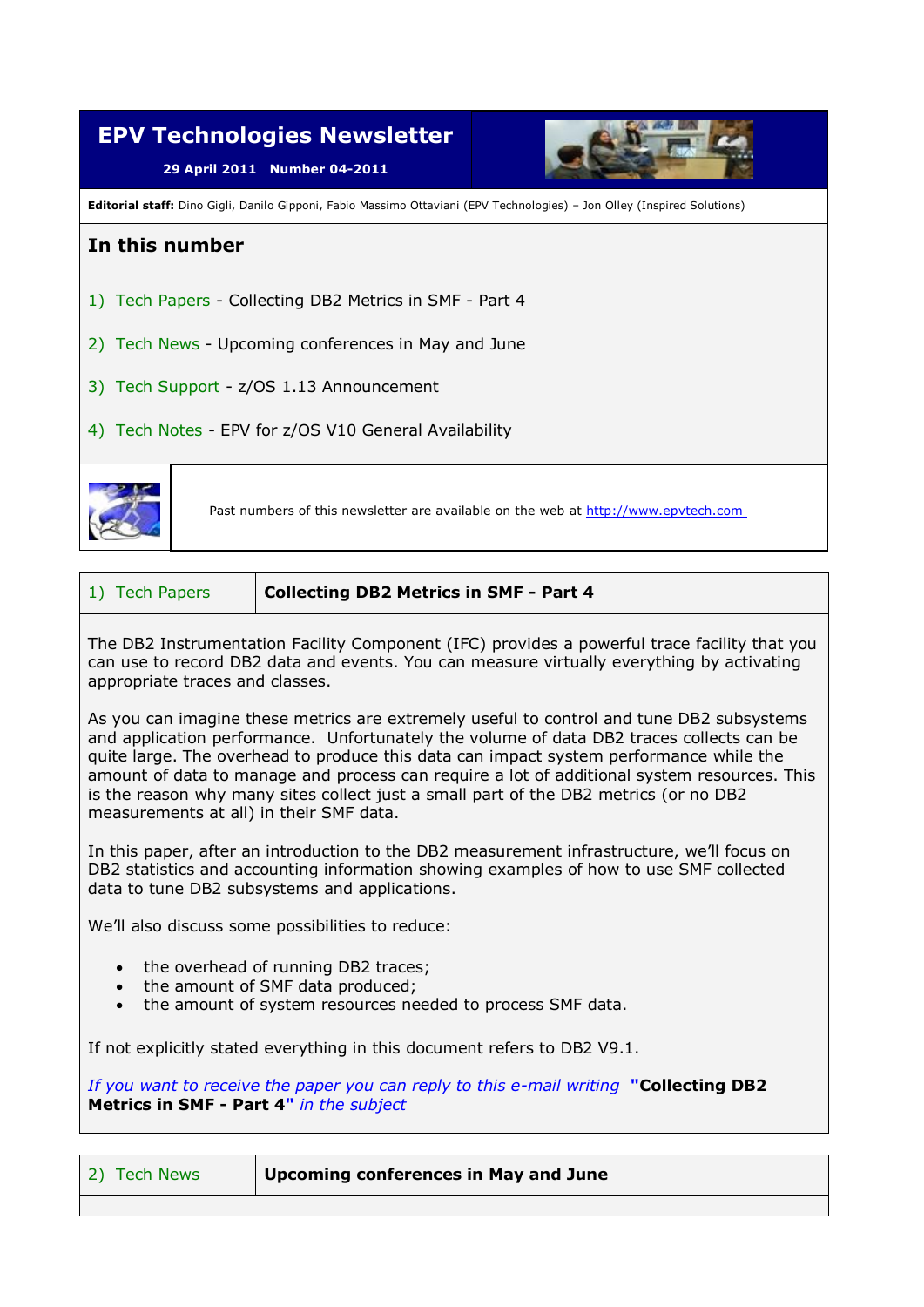EPV Technologies will present at the following conferences: a) IBM System z Technical University - Wien - Austria "Collecting DB2 Measurements in SMF", 4 May 2011, 10:15, Room Mahler "Capacity Planning Issues for the z196 and z/OS 1.11", 5 May 2011, 8:45, Room Klimt 2 "Capacity Planning Issues for the z196 and z/OS 1.11", 6 May 2011, 11:45, Room Mahler b) UKCMG Annual Conference - Thame, Oxfordshire - UK "Collecting DB2 Measurements in SMF", 16 May 2011, 10:00, Track M c) CMG-Italia - Milan - Italy "Collecting DB2 Measurements in SMF", 19 May 2011, 14:30 d) GSE Germany - z/OS Working Group - Bayreuth - Germany "X-ray Your Systems", 27 May 2011, 11:00 e) z@tps conference - TPS DATA - Karlsruhe - Germany EPV Trends and Directions: EPV for z/OS and EPV for DB2, 8 June 2011, 10:00 Microsoft project - SAS replacement, 8 June 2011, 11:30 SMF113 in detail, 8 June 2011, 13:30 f) Scottish Regional Meeting - Edinburgh, Scotland - UK "Capacity planning Issues with z196", 14 June 2011, 11:25

More details at: [http://www.gse.org](http://www.gse.org/) <http://www.ukcmg.org.uk/> <http://www.cmgitalia.it/> and [http://www.tps-data-de.com](http://www.tps-data-de.com/)

| 3) Tech Support |  |  |
|-----------------|--|--|
|                 |  |  |
|                 |  |  |

 $z$ /OS 1.13 Announcement

*IBM z/OS Version 1 Release 13 and IBM z/OS Management Facility (z/OSMF) Version 1 Release 13 are planned to include many new capabilities to address systems management and operations, batch programming and performance, as well as usability and optimization functions. Your data, applications, and systems are critical; z/OS and z/OSMF can help you manage your systems and optimize your staff.*

*z/OS Management Facility V1.13 is planned to offer several enhancements designed to:* 

- *Clone z/OS images and deploy software more easily and consistently, using a new z/OSMF software deployment task.*
- *Define new storage volumes to SMS quickly and easily using a single UI, using a new z/OSMF disk management task.*
- *More easily maintain highly secure network connections with an updated z/OSMFbased Configuration Assistant for z/OS Communications Server.*
- *Integrate the z/OS experience with the ability to link and launch between z/OSMF*